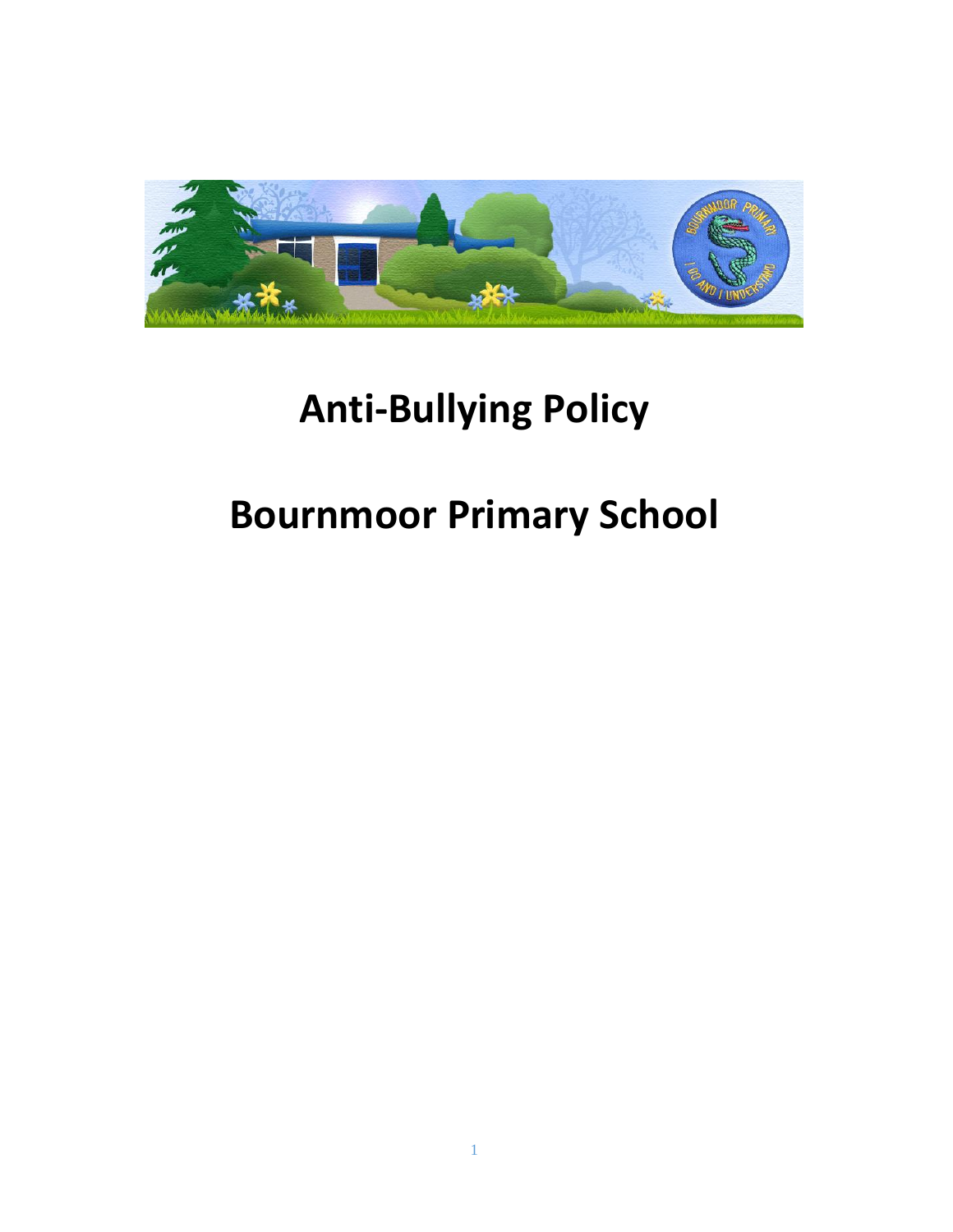#### **Contents**

|                         |                                               | page |
|-------------------------|-----------------------------------------------|------|
| Statement of intent     |                                               | 4    |
| Policy objectives       |                                               | 4    |
| Definitions             |                                               |      |
|                         | What is bullying?                             | 5    |
|                         | Signs and symptoms                            | 6    |
|                         | Indicators of the characteristics of bullying |      |
| Procedures              |                                               |      |
|                         | Practice                                      | 9    |
|                         | <b>Outcomes</b>                               | 11   |
|                         | Reporting                                     | 12   |
|                         | Monitoring and evaluation                     | 13   |
| Parent / Carer guidance |                                               | 14   |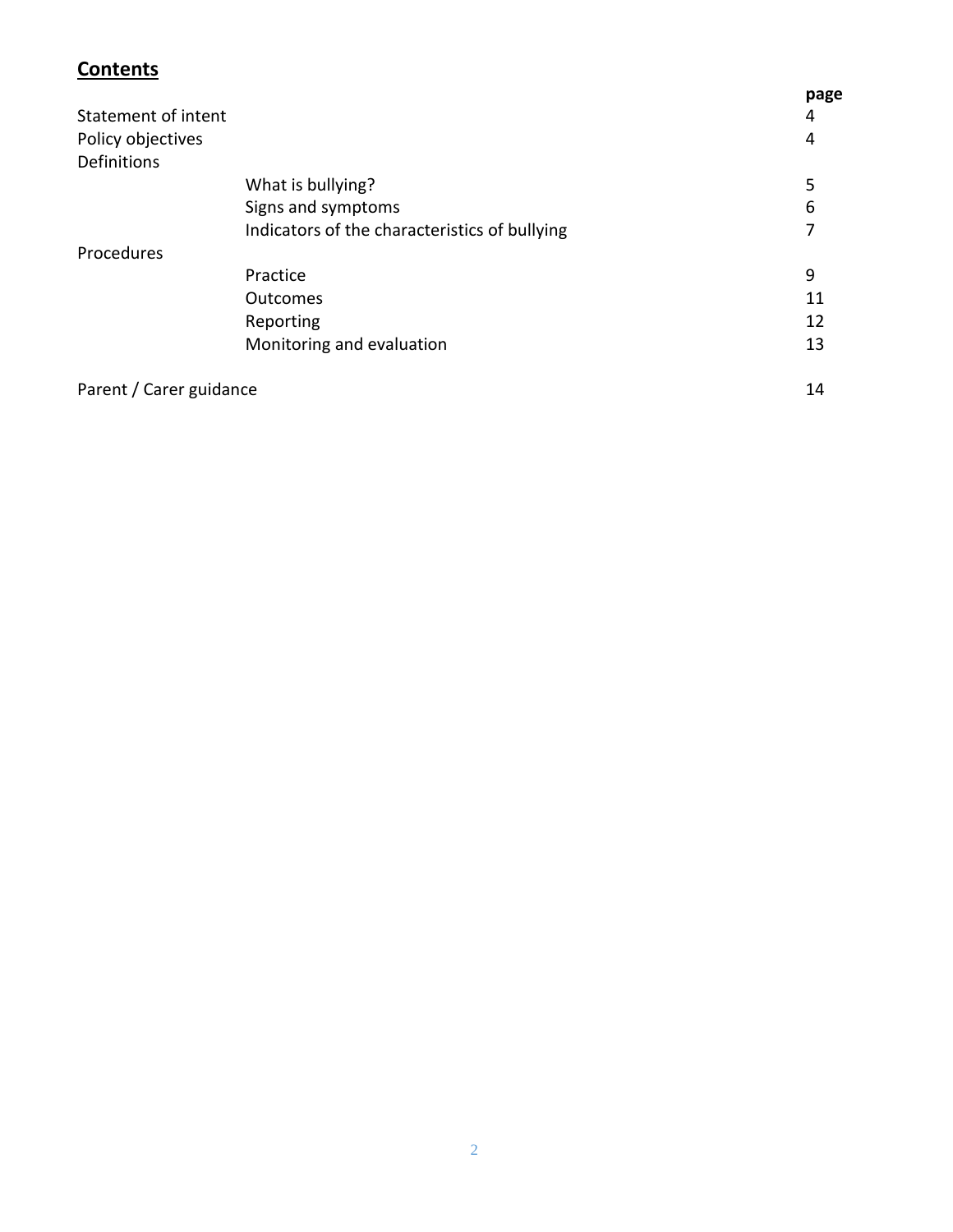## **Statement of intent**

Bournmoor Primary School is committed to providing a caring, friendly and safe environment for all of our pupils so they can learn in a relaxed and secure atmosphere.

Bournmoor Primary School will not tolerate bullying or intimidation in any way, shape or form, and will provide a framework that can be used to meet the demands of all but the most particular incident. If bullying does occur, all pupils should be able to tell and know that incidents will be dealt with promptly and effectively.

As a Rights and Respecting School the UN Convention on the Rights of the Child are fundamental to our practice. We ensure that the following UNICEF principals apply:

- $\downarrow$  The best interests of the child are a priority (Article 3)
- $\ddot{\phantom{1}}$  Children have the right to be protected from being hurt or mistreated, in body or in mind (Article 19)
- $\downarrow$  Children have the right to be safe (Article 37)

It is important to us that all teaching and non-teaching staff should approach each situation consistently. This policy intends to help all staff deal in a consistent and effective manner with any incidents of bullying which occur within the school premises and/or during school activities, which may from time to time require involvement in out of school incidents.

Bullying hurts and no one deserves to be a victim of bullying. Everybody has the right to be treated with respect and this includes pupils reporting an incident that may not be perceived by an adult to be very serious.

Pupils who are bullying need to learn different ways of behaving. The staff of Bournmoor Primary School have a responsibility to respond promptly and effectively to all issues of bullying, whether relating to victim/target, to perpetrator/bully or to bystanders who encourage the bullying activity by watching, doing nothing to help and/or by actively supporting the bullying act through shouting encouragement, recording the activity on a mobile phone etc.

## **Policy objectives**

- Everyone at Bournmoor Primary School takes bullying seriously.
- Pupils and parents should be assured that they will be supported when bullying is reported.
- Bullying will not be tolerated.
- All governors, teaching and non-teaching staff, pupils and parents should have a common understanding of what bullying is and of a commonly agreed definition of bullying.
- All governors, teaching and non-teaching staff should know what the school policy is on bullying and follow it when bullying is reported. They should receive training to address policy issues provided by inset, L.A. or outside agencies. Parents/Carers will also be made aware of the policy through the school brochure and the school website and can receive a printed copy on request.
- All pupils and parents should know what the school policy is on bullying and what they should do if bullying arises.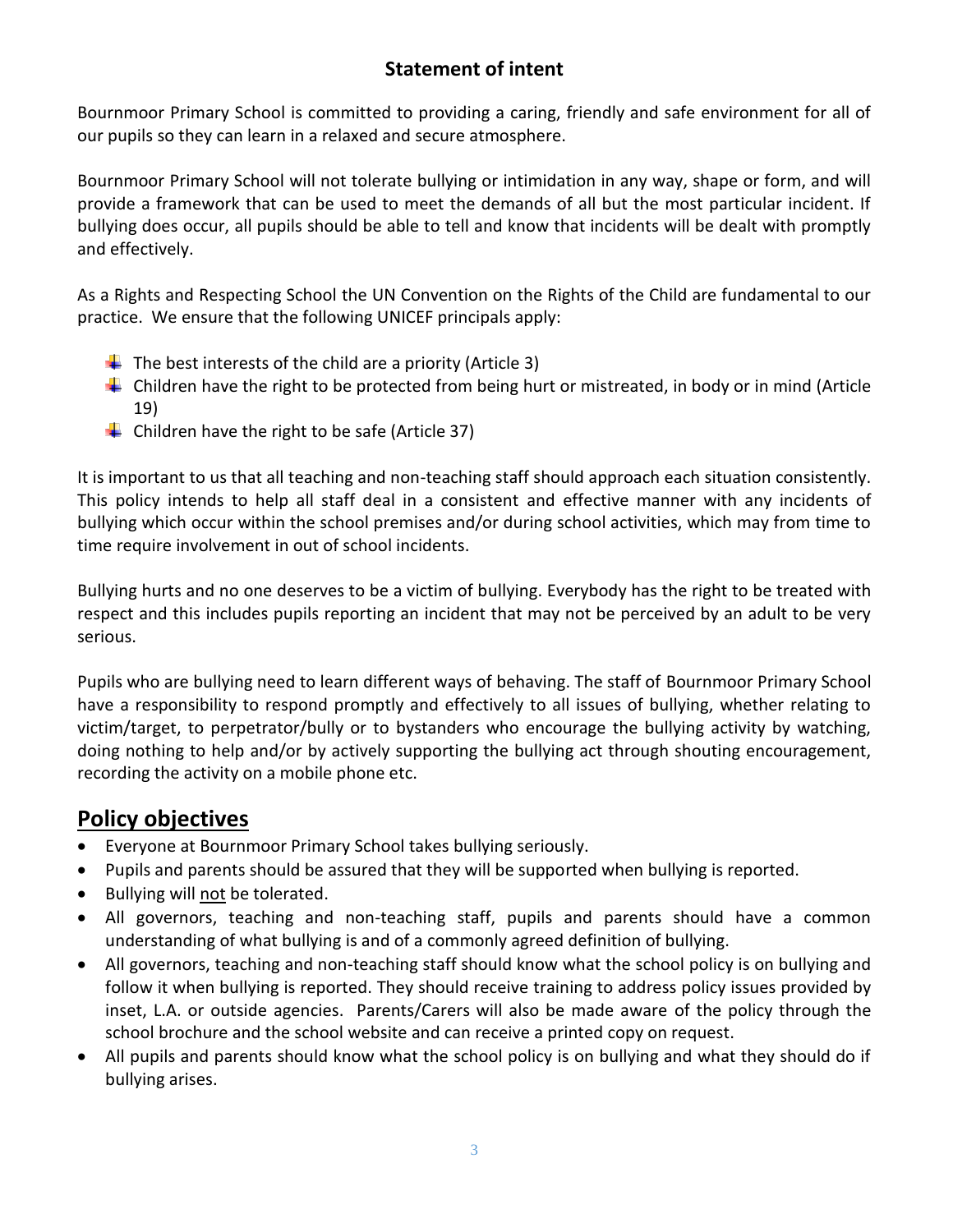## **Definitions**

### **What is bullying?**

Bullying is taken to mean the conscious and wilful systematic mental abuse, physical abuse or manipulation by one or more people against another person or people.

Bullying results in pain and distress to the victim and it usually leads to the lowering of the victim's selfesteem, fear, or actual physical harm.

The bullying act may be repetitive or else the fear of the victim may be that a single act may be repeated. It may last for a short period or go on for years. It is at times premeditated and often opportunistic. Sometimes it is directed mainly towards one victim, and may occur serially or randomly. Bullying is an abuse of power by those who carry it out and a bullying incident may be viewed as any incident that is perceived to be bullying by the target and should be treated accordingly. Staff may not have witnessed an incident but should take a child's word seriously and investigate further.

#### **Bullying can be:**

| pushing, kicking, hitting, punching or any use of violence<br>Physical<br>$\bullet$<br>racial taunts, graffiti, gestures<br>Racist<br>$\bullet$<br>unwanted physical contact or sexually abusive comments<br>Sexual<br>$\bullet$<br>because of, or focussing on the issue of sexuality<br>Homophobic<br>$\bullet$<br>name-calling, sarcasm, spreading rumours, teasing<br>Verbal<br>$\bullet$<br>all areas of internet, e.g., email or internet chat room misuse<br>Cyber<br>$\bullet$<br>misuse of associated technology, i.e. camera &video facilities | $\bullet$ | Emotional | being unfriendly, excluding, tormenting (e.g. hiding things,<br>threatening gestures) and using gestures which would<br>intimidate psychologically |
|----------------------------------------------------------------------------------------------------------------------------------------------------------------------------------------------------------------------------------------------------------------------------------------------------------------------------------------------------------------------------------------------------------------------------------------------------------------------------------------------------------------------------------------------------------|-----------|-----------|----------------------------------------------------------------------------------------------------------------------------------------------------|
|                                                                                                                                                                                                                                                                                                                                                                                                                                                                                                                                                          |           |           |                                                                                                                                                    |
|                                                                                                                                                                                                                                                                                                                                                                                                                                                                                                                                                          |           |           |                                                                                                                                                    |
|                                                                                                                                                                                                                                                                                                                                                                                                                                                                                                                                                          |           |           |                                                                                                                                                    |
|                                                                                                                                                                                                                                                                                                                                                                                                                                                                                                                                                          |           |           |                                                                                                                                                    |
|                                                                                                                                                                                                                                                                                                                                                                                                                                                                                                                                                          |           |           |                                                                                                                                                    |
|                                                                                                                                                                                                                                                                                                                                                                                                                                                                                                                                                          |           |           | mobile threats by text messaging or calls, social networking sites                                                                                 |

#### **Signs and Symptoms**

A child may indicate by signs or behaviour that he or she is being bullied. All staff should be aware of these possible signs and that they should investigate if a child:

- is frightened of walking to or from school
- doesn't want to go on the school / public bus or taxi
- begs to be driven to school or an alternative form
- changes their usual routine
- is unwilling to go to school (school phobic)
- begins to truant
- becomes withdrawn anxious, or lacking in confidence
- starts stammering
- self-harms
- attempts or threatens suicide or runs away
- cries themselves to sleep at night or has nightmares
- feels ill in the morning
- begins to do poorly in school work
- comes home with clothes torn or books damaged
- has possessions which are damaged or " go missing"
- asks for money or starts stealing money (to pay bully)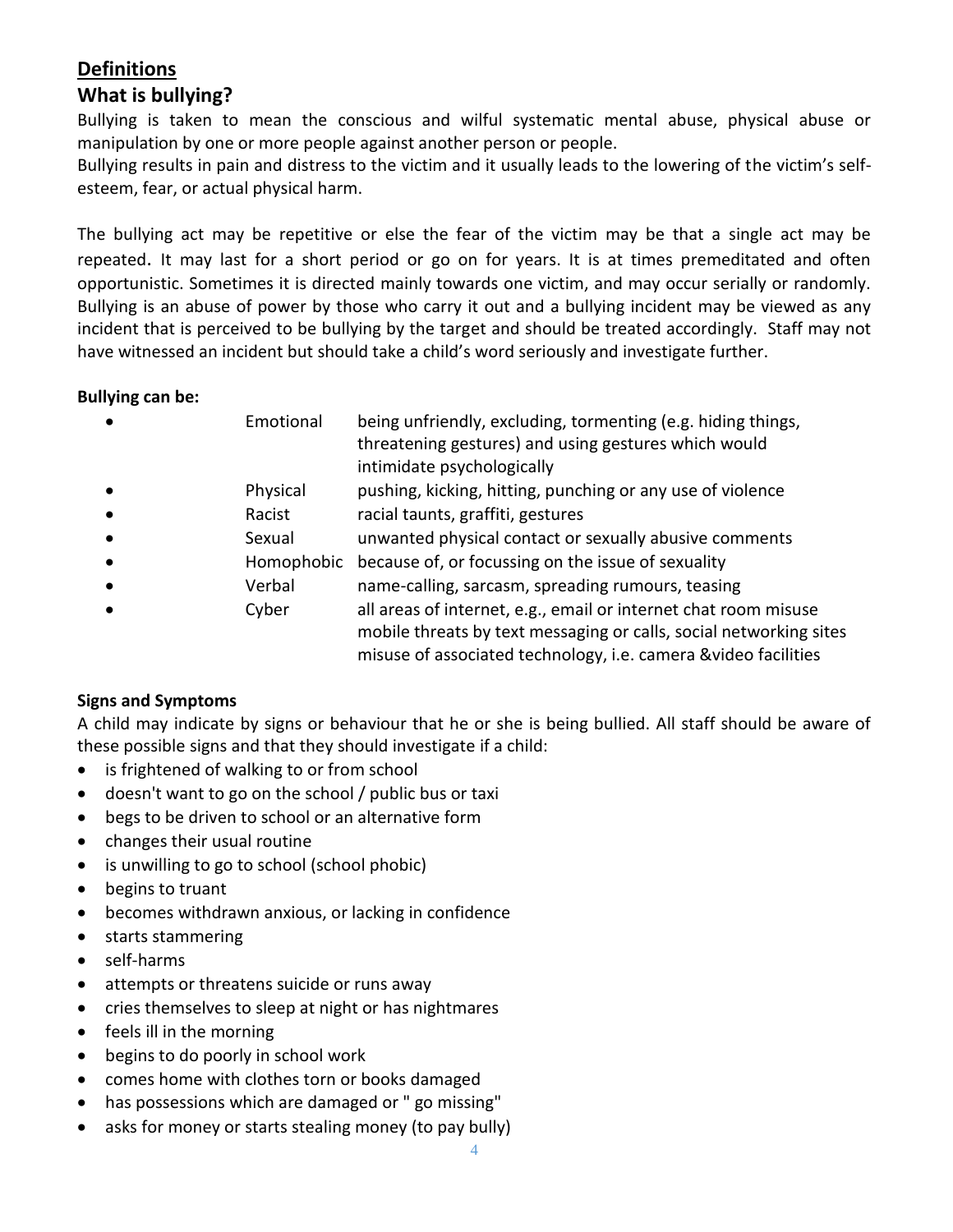- has unexplained cuts or bruises
- becomes aggressive, disruptive or unreasonable
- is bullying other children or siblings
- stops eating
- is frightened to say what's wrong
- gives improbable excuses for any of the above
- is afraid to use the internet or mobile phone
- is nervous & jumpy when a cyber message is received

#### **Indicators of the characteristics of bullying**

| Can be mistaken for bullying but it | <b>Bullying where harm is intended</b> | <b>Criminal Activity</b>         |  |
|-------------------------------------|----------------------------------------|----------------------------------|--|
| is not bullying                     |                                        |                                  |  |
| Playful teasing                     | PHYSICAL                               |                                  |  |
| A one- off fight                    | <b>Biting</b>                          | Assault with a weapon            |  |
| Rough and tumble or play fighting   | Hair pulling                           |                                  |  |
| without real intention to cause     | <b>Hitting</b>                         | Grievous bodily harm             |  |
| damage                              | Kicking                                |                                  |  |
| Accidental behaviours such as       | Locking in a room                      | Seriously threatening to kill or |  |
| knocking into another during        | Pinching                               | harm                             |  |
| games                               | Punching                               |                                  |  |
|                                     | Scratching                             | Serious theft                    |  |
|                                     | Spitting                               |                                  |  |
|                                     | Any other form of physical attack      | Sexual abuse                     |  |
|                                     | Damaging a person's property           |                                  |  |
|                                     | NON-PHYSICAL                           | Racial abuse                     |  |
|                                     | Abusive language                       |                                  |  |
|                                     | Abusive telephone calls                |                                  |  |
|                                     | Abusive texting                        |                                  |  |
|                                     | <b>Extorting money</b>                 |                                  |  |
|                                     | Intimidation/threats of violence       |                                  |  |
|                                     | Name calling                           |                                  |  |
|                                     | Racist/sexist remarks                  |                                  |  |
|                                     | Sexually suggestive language           |                                  |  |
|                                     | Cruel remarks                          |                                  |  |
|                                     | Spreading false/malicious rumours      |                                  |  |
|                                     | <b>NON-VERBAL</b>                      |                                  |  |
|                                     | <b>Direct</b>                          |                                  |  |
|                                     | Mean faces/rude gestures               |                                  |  |
|                                     | Indirect                               |                                  |  |
|                                     | Manipulating/ruining friendships       |                                  |  |
|                                     | Systematically excluding, ignoring     |                                  |  |
|                                     | and isolating                          |                                  |  |
|                                     | Sending often anonymous                |                                  |  |
|                                     | poisonous notes                        |                                  |  |
|                                     | Videoing incidents                     |                                  |  |
|                                     | Can be any one or a combination        |                                  |  |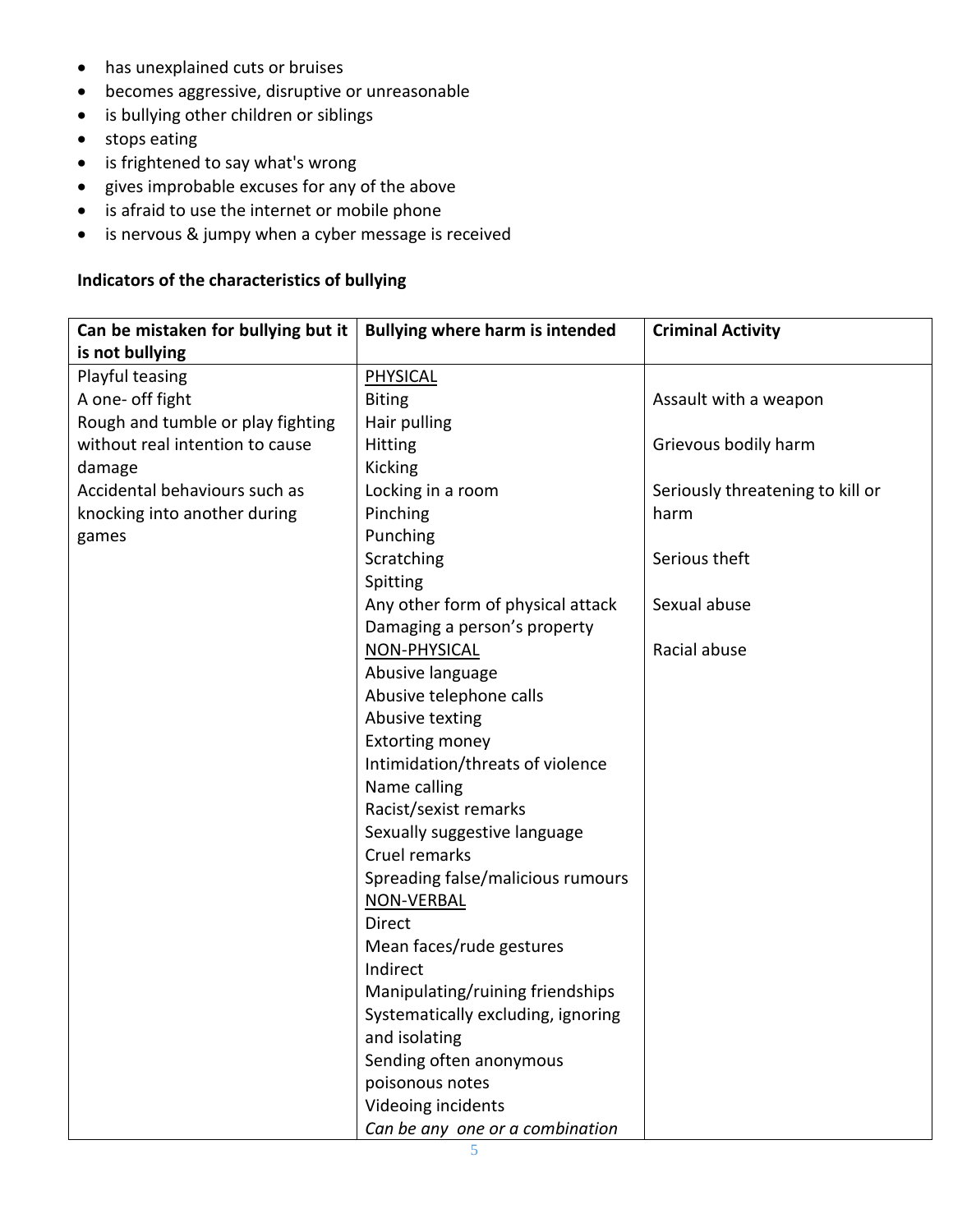|                                    | <b>Bullying is usually repetitive</b> |                                |
|------------------------------------|---------------------------------------|--------------------------------|
| <b>Suggested School Action</b>     | <b>Suggested School Action</b>        | <b>Suggested School Action</b> |
| This should be handled sensitively | This should be handled by the         | This should be handled by the  |
| by the school where appropriate    | school                                | police or other appropriate    |
| eg. PSHE, Circle Time etc but not  |                                       | authorities                    |
| treated as bullying                |                                       |                                |

## **Procedures**

Within the curriculum, bullying will be dealt with in Personal, Social and Health Education, but may also be covered in other subjects, such as English and ICT.

In non-curriculum areas staff constantly supervise pupils and the respective member(s) of staff will deal with issues involving any bullying. This process of 100% supervision of pupils greatly reduces pupils' opportunities to either be a bully or to be bullied.

- 1. All bullying incidents will be reported by all staff.
- 2. The bullying behaviour or threats of bullying will be investigated and dealt with appropriately
- 3. At the discretion of the Head Teacher parents will be informed and may be asked to come in to a meeting to discuss the problem.
- 4. If necessary and appropriate, outside agencies will be consulted.
- 5. An attempt will be made to help the bully (bullies) change their behaviour.

#### **Practice**

#### **The staff will be made aware of:**

- **•** The school's standpoint on intolerance of any form of intimidating behaviour, from pupils or staff;
- The rewards and benefits system (age and child appropriate) which can be used to modify pupils' behaviour.
- The support available to incoming members of staff by more experienced staff in the identification of possible areas of interpersonal conflict within the context of Bournmoor Primary School.
- The history of new enrolments relating to prior involvement in bullying as bully or victim. This measure is taken in order to protect the child from further involvement and must not be seen as prejudicial to the child's fair treatment.
- **EXTHE 10** Their privileged position in the social hierarchy of the school and should be aware of their behaviour in the light of the highly vulnerable nature of the pupils.

#### **The staff will take action in relation to bullying that may include:**

- **•** Differentiation of curriculum/teaching style to promote non-confrontational situations.
- Building positive interpersonal relationships which model non-aggressive interaction.
- Taking action against acute incidents ranging from verbal reprimand to exclusion.
- Recording incidents on the Log Sheet as soon as possible. If a pattern becomes established then further action may be taken.
- **EXT** Informing the Headteacher or Deputy Headteacher of any serious incident as soon as possible and making the individual's class teacher aware of the situation
- Major incidents will be recorded in a separate Incident Report by the member of staff who observed the incident and may lead to the involvement of outside agencies.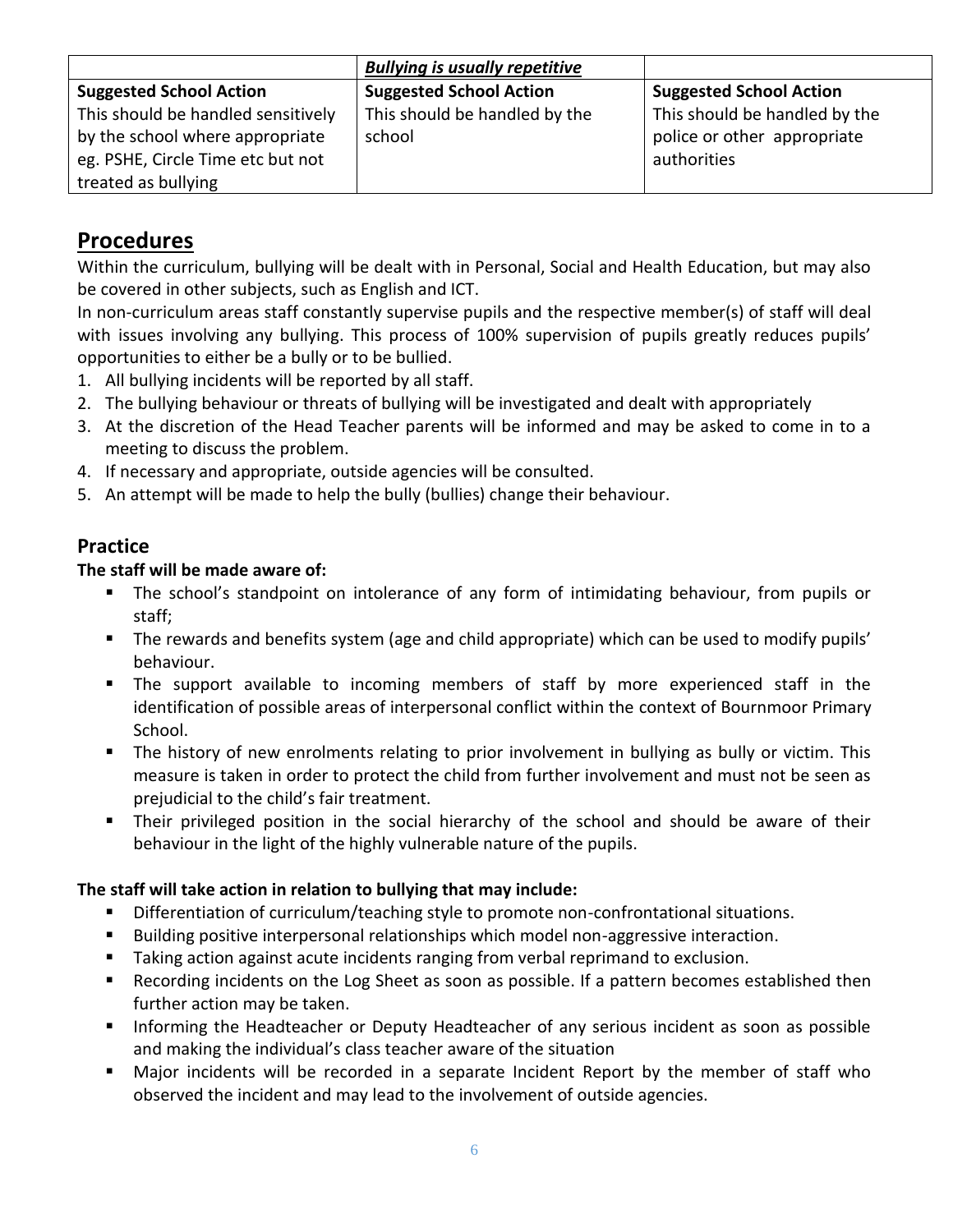■ Making all pupils aware of the school's position on bullying and on bystanders to bullying incidents. Thereafter they will be treated in context of their individual behaviours.

#### **Perpetrators of bullying may have their behaviour addressed in the following manner:**

- Sanctioned in accordance with the agreed practice of the school considering the nature of their offence, the impact on the other party/parties and in context of their existing behavioural modification programme. This may include temporary or permanent exclusion from school.
- All pupils found to have been involved in an incident of bullying will be counselled by a member of staff to avoid any recurrences, initially by their class teacher
- **EXE** Serious incidents should be reported to the Headteacher or Deputy Headteacher.
- Intractable aggressors will be subject to individual modification programmes built into an Individual Behaviour Programme, in consultation with all staff and other outside agencies, where appropriate.
- Pupils who demonstrate views, which contradict the school's policy on equal opportunities, including racial or sexual harassment, homophobic bullying, or gender bias toward pupils and/or staff will be dealt with in a similar manner as other bullies.

#### **Pupils who are the victims of aggression will be supported:**

- By being listened to
- By informing parents where there are cases bullying;
- By involving outside agencies, including the police, where there are cases of physical harm, racial or sexual aggression;
- By providing guidance and counselling with regard to their own behaviour, and the ways in which they may develop confidence and apply and use more socially constructive behaviour if need be;
- By encouraging victims to be aware that the perpetration of similar acts on a third party does not give just cause for release of their emotions, and will be dealt with accordingly.

### **Outcomes**

1) The bully (bullies) will be encouraged to apologise and resolve the situation. Dependent on the issue other consequences may take place as deemed fit by the staff involved. The opinions and wishes of the victim must be considered as paramount in resolving issues of bullying

2) Wherever possible, the pupils will be reconciled

3) In serious cases, suspension or even exclusion will be considered.

4) After the incident(s) have been investigated and dealt with, each case will be monitored using report forms to identify appropriate action in order to safeguard the victim.

### **Reporting**

To maintain a system that is manageable and effective, staff use the following procedure.

- All reported bullying incidents to be recorded.
- When a child, parent or member of staff has reported bullying a confidential log of incidents should be kept by the class teacher. This could either be in the perpetrator or the victim's name.
- Incidents should be recorded by the member of staff they were reported to and passed to the class teacher.
- The Headteacher or Deputy Headteacher will use logs to identify pupils who are repeatedly being bullied or are repeatedly bullying and will deal with the issues accordingly.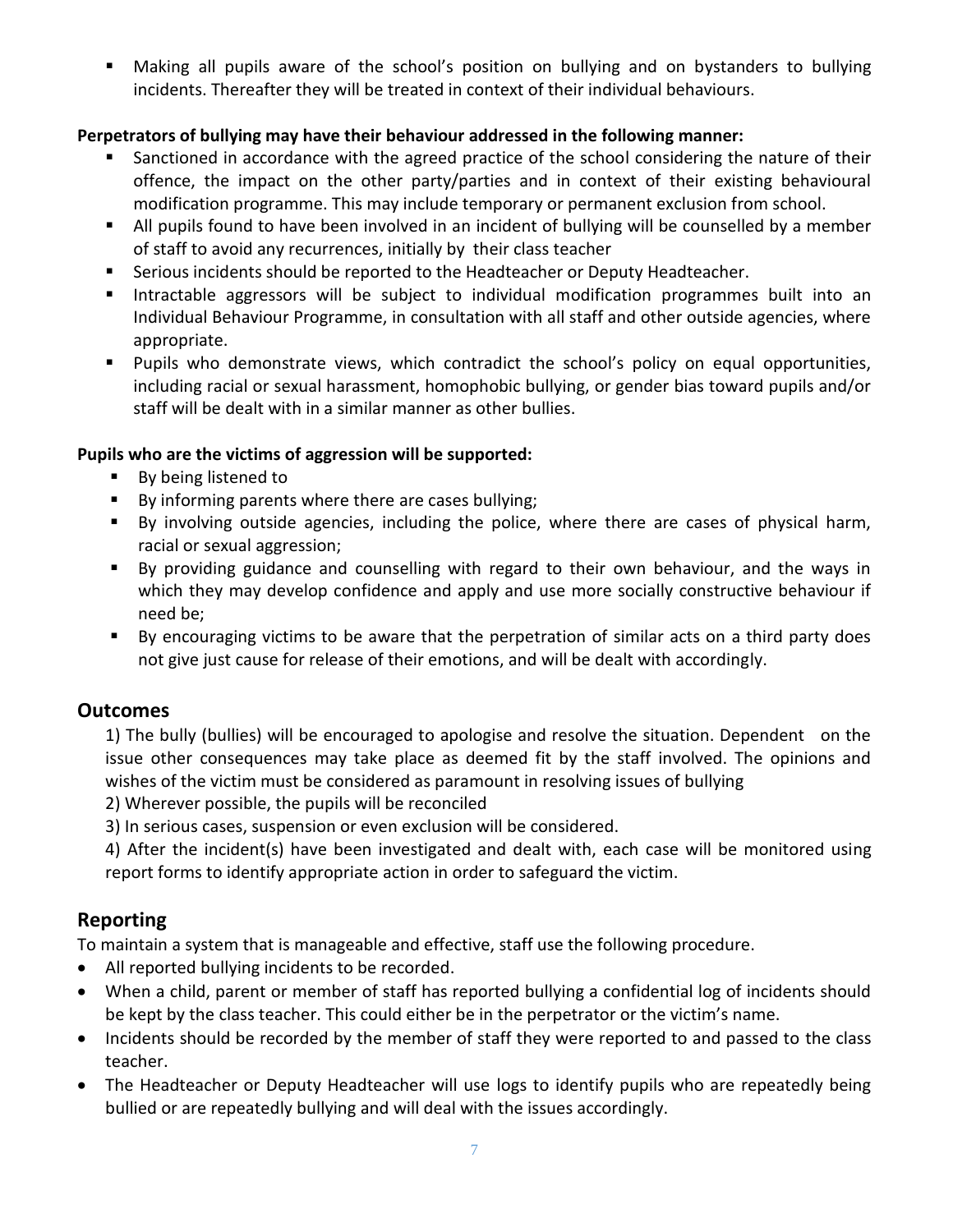- Serious Incident Reports will be completed for all cases of serious bullying.
- The Head Teacher, who is also the Anti-bullying Co-ordinator, will analyse reports for patterns.
- The Head Teacher will deal with any exclusions or criminal activity

#### **Recording Incidents**

- 1 Staff (including lunchtime staff) are aware of the need to record incidents. The logss are confidential and should be non-accessible to pupils.
- 2 Pupil names/initials recorded, aggressor and target, and episode type are noted.
- 3 'Action taken' stages as follows:
	- Stage 1 Verbal reprimands.
	- Stage 2 Verbal report to class teacher, DHT or HT.
	- Stage 3 Incident report.
	- Stage 4 Parents informed.
	- Stage 5 Pupil exclusion
- 4 Repeated acts of bullying should be reported to the HT/DHT who will act accordingly.

#### **Monitoring and evaluation**

Monitoring of the policy is annually by the Head Teacher and the Chair of Governors. The Chair of Governors will be kept informed of repeated incidents of bullying.

- $\ddot{\phantom{1}}$  Records will be kept for up to three years and then extended if the need required.
- $\ddot{+}$  Review and up date of policy by governing body every 3 years
- $\ddot{\phantom{1}}$  The policy will be shared and reviewed with staff/pupils/parent-carers.
- $\ddot{\phantom{1}}$  The school council/governors will be involved, where appropriate, in reviewing the policy

## **PARENT / CARER GUIDANCE**

Bournmoor Primary School believes that parents and carers have a vital role in ensuring their child adheres to the school rules and supports the school when dealing with contentious issues.

### **SIGNS TO LOOK FOR IN YOUR CHILD***.*

- $\ddot{+}$  Common symptoms may include headaches, stomach aches, anxiety, irritability, stress.
- $\ddot{\bullet}$  They may refuse to attend school.
- $\downarrow$  They may have few or no noticeable friends around.
- $\downarrow$  They may loose money or property.
- $\downarrow$  They may have unexplained bruises etc.
- $\downarrow$  They may be unwilling to talk about school.

#### **PARENTS CAN:**

- 1. Support your child: tell them it is not their fault and that they can't choose the way people behave towards them, but they can choose how they respond.
- 2. Find time to talk to your child: empathise with their situation, although they can't choose what happens in their life, being happy is a positive personal choice.
- 3. Encourage them to be resilient and strong and that they should keep going to school and that school will make every effort to safeguard them.
- 4. Remind them they have the same right as anyone else to feel safe and be safe.
- 5. Speak to the Head Teacher about the problem.